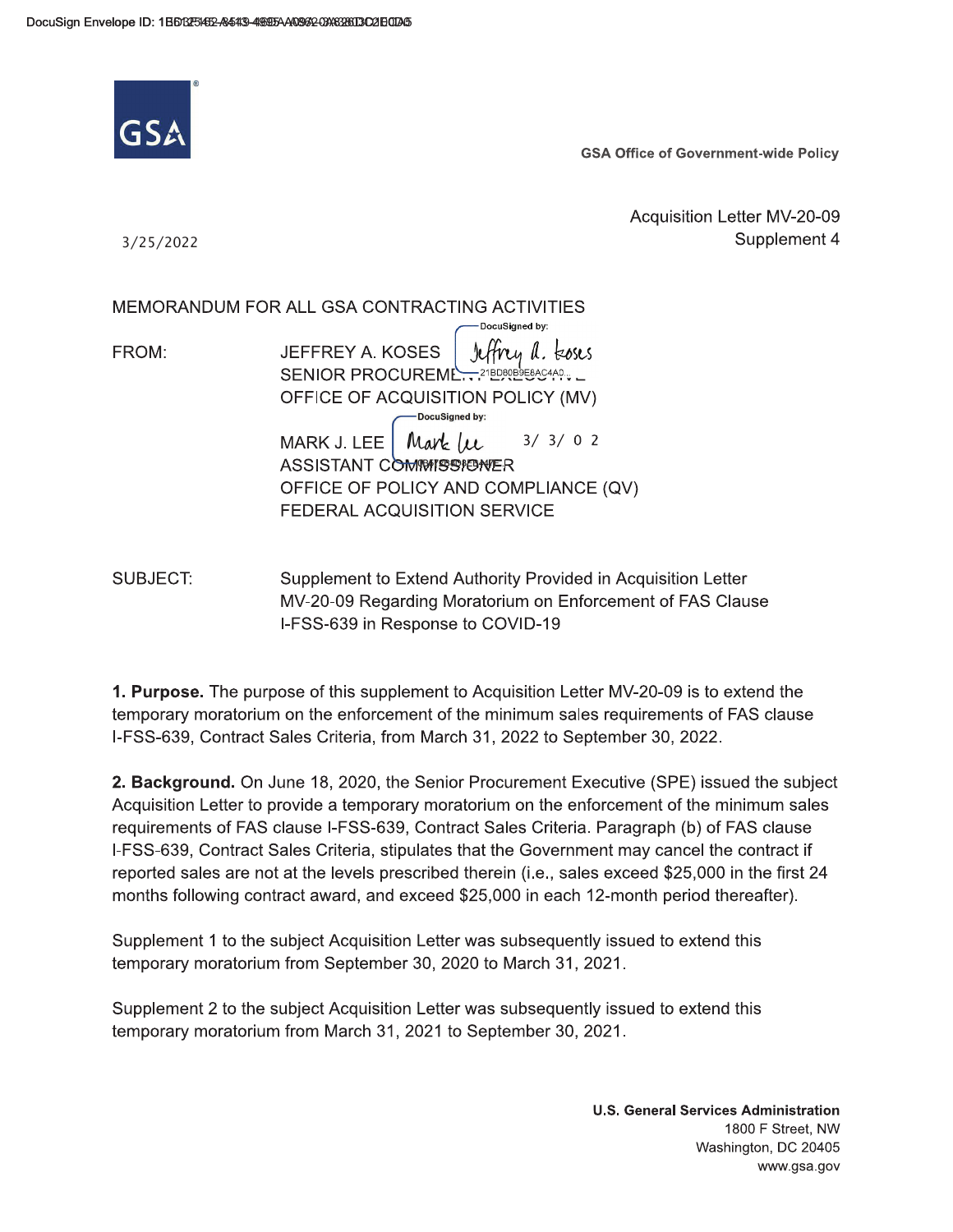Supplement 3 to the subject Acquisition Letter was subsequently issued to extend this temporary moratorium from September 30, 2021 to March 31, 2022.

Supplement 4 to the subject Acquisition Letter is subsequently issued to extend this temporary moratorium from March 31, 2022 to September 30, 2022.

The SPE has determined there is a need to extend this temporary moratorium to September 30, 2022 in order to continue support of America's response to COVID-19.

3. Period of Extension. Unless otherwise extended further, the temporary moratorium provided in the subject Acquisition Letter and subsequently extended under Supplements 1, 2, and 3 is hereby extended from March 31, 2022 to September 30, 2022.

4. Point of Contact. Questions regarding this Acquisition Letter, including Supplements, may be directed to GSARPolicy@gsa.gov.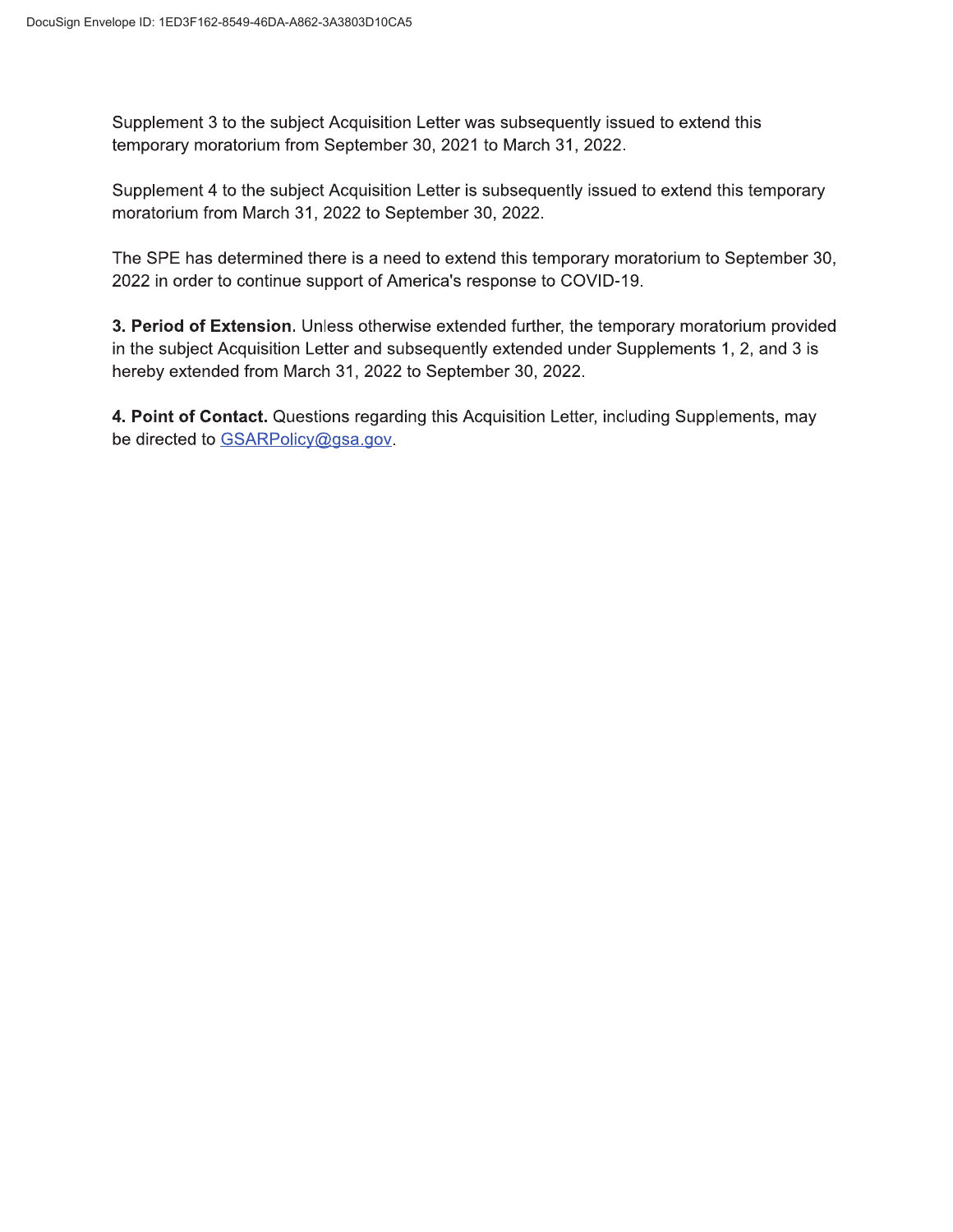

**GSA Office of Governmentwide Policy** 

Acquisition Letter MV-20-09 Supplement 3

**bocuSigned by:** 9/30/2021 ASSISTANT COMMISSIONER MATE TO THE SASSISTANT COMMISSIONER MEMORANDUM FOR ALL GSA CONTRACTING ACTIVITIES FROM: JEFFREY A. KOSES SENIOR PROCUREMENT EXECUTIVE  $9/30/2021$ OFFICE OF ACQUISITION POLICY (MV) MARK J. LEE ASSISTANT COMMISSIONER FEDERAL ACQUISITION SERVICE

SUBJECT: Supplement to Extend Authority Provided in Acquisition Letter MV-20-09 Regarding Moratorium on Enforcement of FAS Clause I-FSS-639 in Response to COVID-19

**1. Purpose.** The purpose of this supplement to Acquisition Letter MV-20-09 is to extend the temporary moratorium on the enforcement of the minimum sales requirements of FAS clause I-FSS-639, Contract Sales Criteria, from September 30, 2021 to March 31, 2022.

**2. Background.** On June 18, 2020, the Senior Procurement Executive (SPE) issued the subject Acquisition Letter to provide a temporary moratorium on the enforcement of the minimum sales requirements of FAS clause I-FSS-639, Contract Sales Criteria. Paragraph (b) of FAS clause l-FSS-639, Contract Sales Criteria, stipulates that the Government may cancel the contract if reported sales are not at the levels prescribed therein (i.e., sales exceed \$25,000 in the first 24 months following contract award, and exceed \$25,000 in each 12-month period thereafter).

Supplement 1 to the subject Acquisition Letter was subsequently issued to extend this temporary moratorium from September 30, 2020, to March 31, 2021.

Supplement 2 to the subject Acquisition Letter was subsequently issued to extend this temporary moratorium from March 31, 2021, to September 30, 2021.

> **U.S. General Services Administration**  1800 F Street, NW Washington, DC 20405 <www.gsa.gov>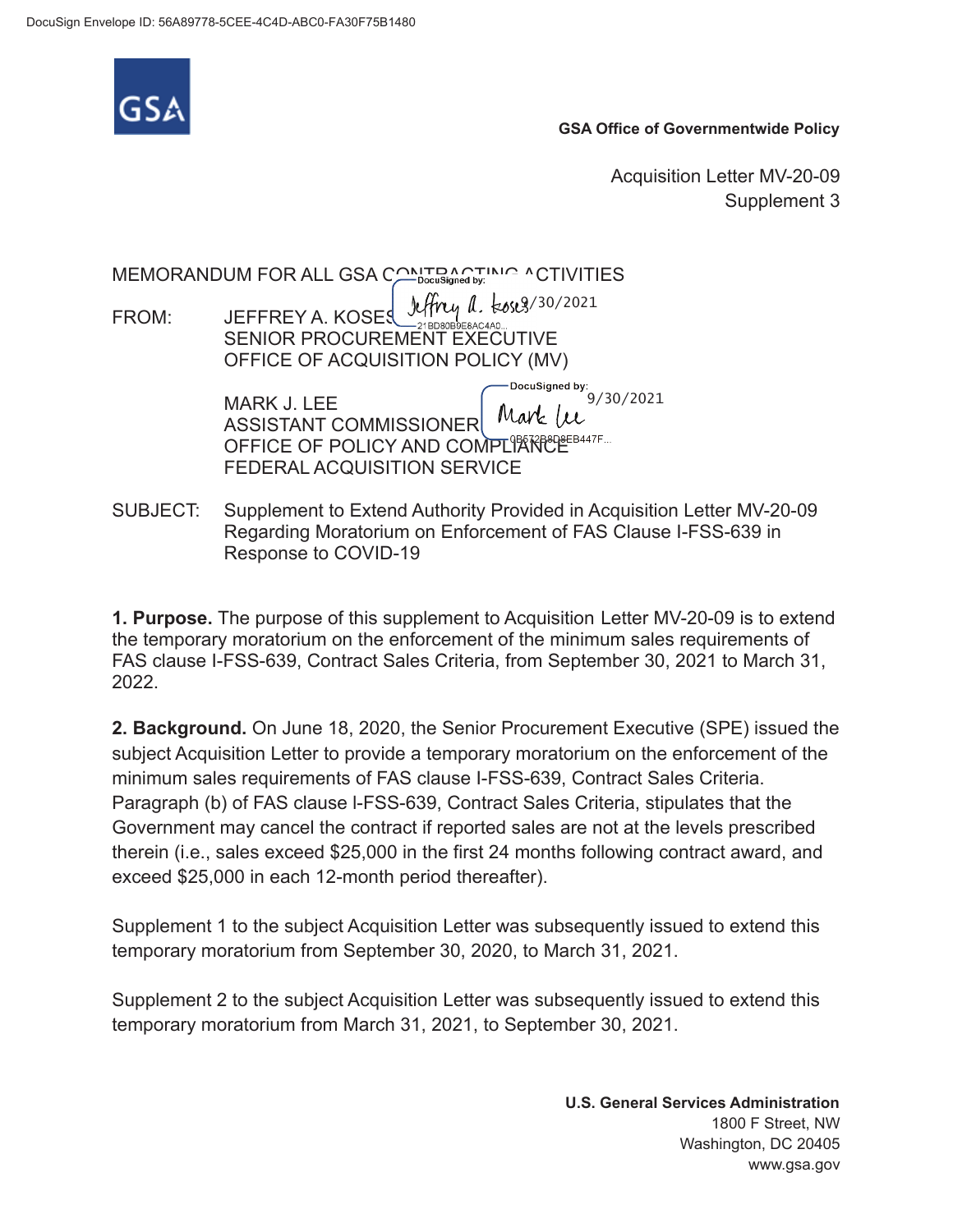Supplement 3 to the subject Acquisition Letter is subsequently issued to extend this temporary moratorium from September 30, 2021, to March 31, 2022.

The SPE has determined there is a need to extend this temporary moratorium to March 31, 2022, in order to continue support of America's response to COVID-19.

**3. Period of Extension.** Unless otherwise extended further, the temporary moratorium provided in the subject Acquisition Letter and subsequently extended under Supplements 1 and 2 is hereby extended from September 30, 2021, to March 31, 2022.

**4. Point of Contact.** Questions regarding this Acquisition Letter, including Supplements, may be directed to [GSARPolicy@gsa.gov.](mailto:GSARPolicy@gsa.gov)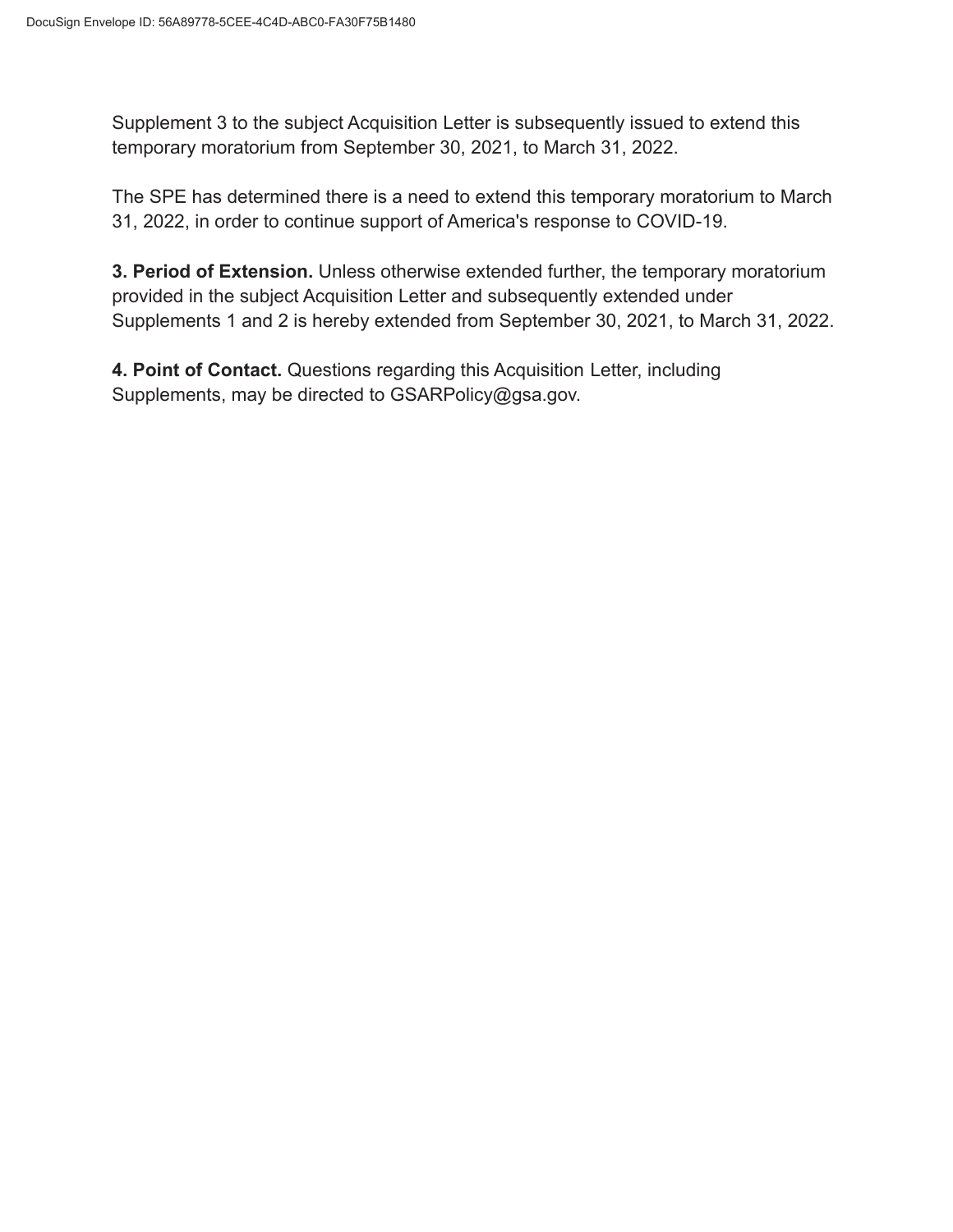

**GSA Office of Government-wide Policy** 

Acquisition Letter MV-20-09 Supplement 2 3/5/2021

**IADocuSigned by:**  MEMORANDUM FOR ALL GSA CONTRACTING ACTIVITIES

Jeffrey Esses FROM: **JEFFREY A. KOSES** OFFICE OF ACQUISITION POLICY (MV) SENIOR PROCUREMENT EXECUTIVE

> DocuSigned by: MARK J. LEE ASSISTANT COMMISSIONER Mark (u OFFICE OF POLICY AND CONTRIGHT (QU) FEDERAL ACQUISITION SERVICE

 $3/5/2021$ 

SUBJECT: Supplement to Extend Authority Provided in Acquisition Letter MV-20-09 Regarding Moratorium on Enforcement of FAS Clause I-FSS-639 in Response to COVID-19

1. Purpose. The purpose of this supplement to Acquisition Letter MV-20-09 is to extend the temporary moratorium on the enforcement of the minimum sales requirements of FAS clause I-FSS-639, Contract Sales Criteria, to September 30, 2021.

2. Background. On June 18, 2020, the Senior Procurement Executive (SPE) issued the subject Acquisition Letter to provide a temporary moratorium on the enforcement of the minimum sales requirements of FAS clause I-FSS-639, Contract Sales Criteria<sup>1</sup>. Paragraph (b) of FAS clause l-FSS-639, Contract Sales Criteria, stipulates that the Government may cancel the contract if reported sales are not at the levels prescribed therein (i.e., sales exceed \$25,000 in the first 24 months following contract award, and exceed \$25,000 in each 12-month period thereafter).

Supplement 1 to the subject Acquisition Letter was subsequently issued to extend this temporary moratorium from September 30, 2020 to March 31, 2021.

<sup>1</sup> The Acquisition Letter established an effective period of: date of signature through September 30, 2020, unless otherwise extended.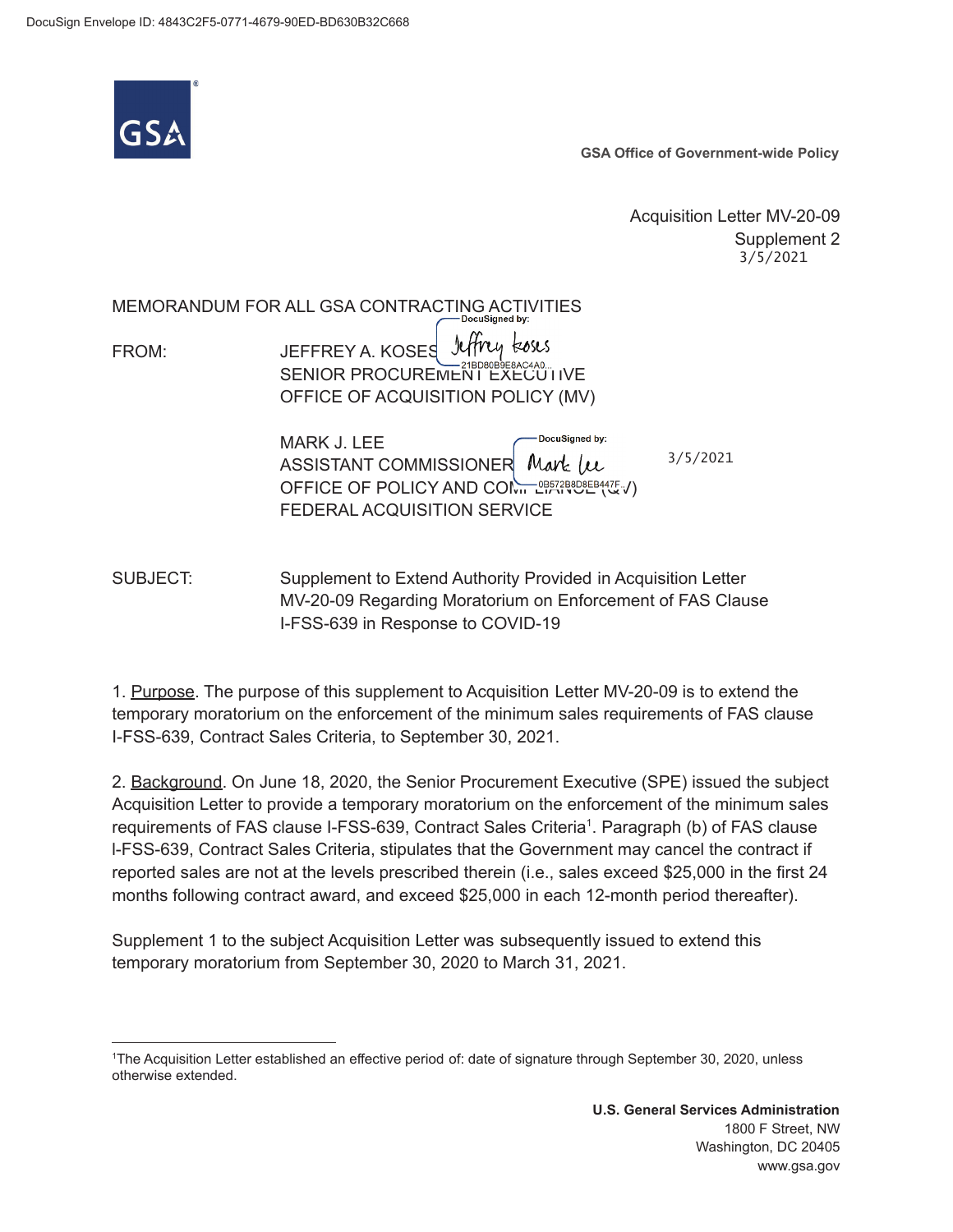The SPE has determined there is a need to extend this temporary moratorium to September 30, 2021 in order to continue support of America's response to COVID-19.

3. Period of Extension. Unless otherwise extended further, the temporary moratorium provided in the subject Acquisition Letter and subsequently extended under Supplement 1 is hereby extended from March 31, 2021 to September 30, 2021.

4. Point of Contact. Questions regarding this Acquisition Letter, including Supplements may be directed to [GSARPolicy@gsa.gov.](mailto:GSARPolicy@gsa.gov)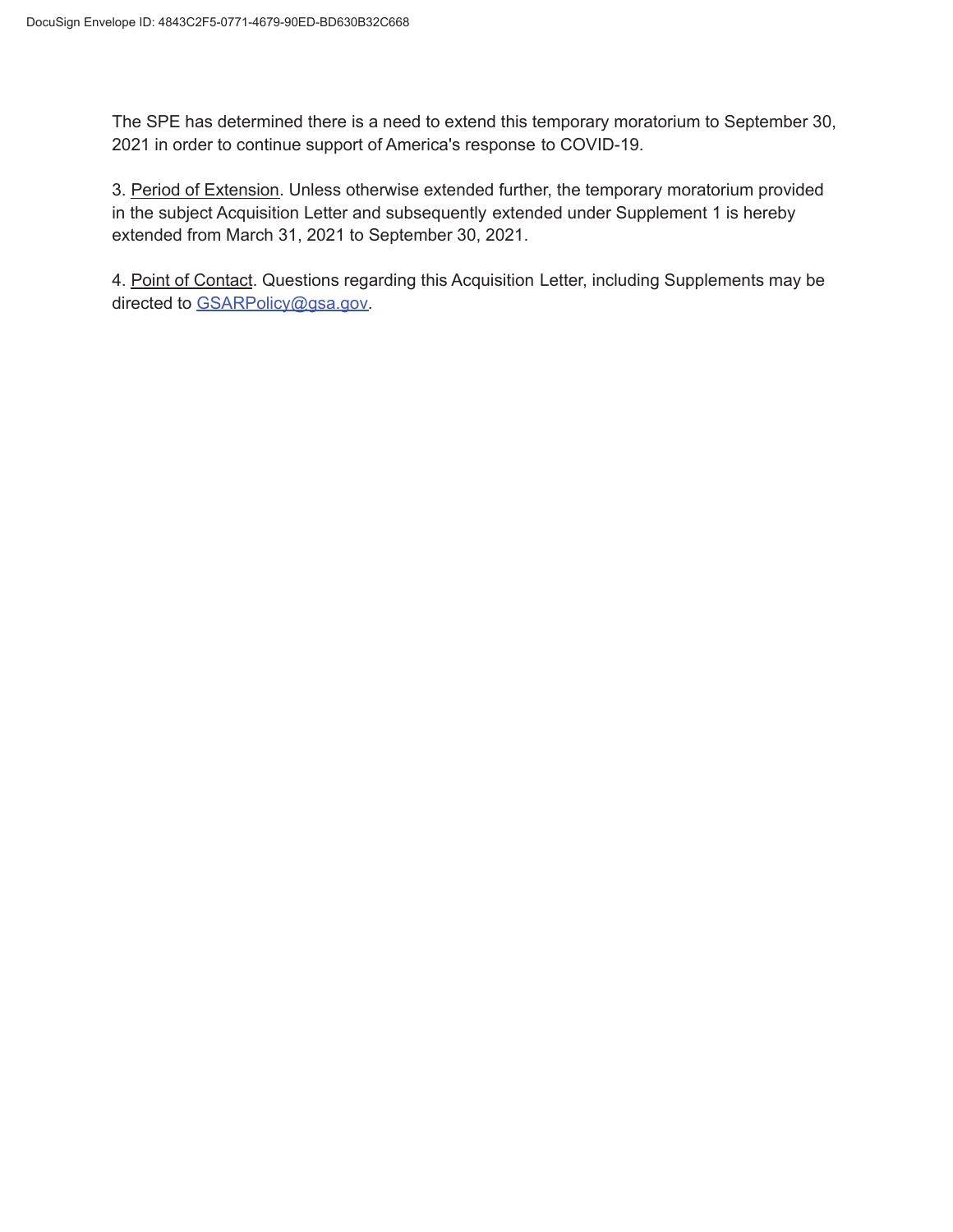

**GSA Office of Governmentwide Policy** 

9/4/2020

 Acquisition Letter MV-20-09 Supplement 1

MEMORANDUM FOR ALL GSA CONTRACTING ACTIVITIES

FROM: JEFFREY A. KOSES Hrey koses SENIOR PROCUREME OFFICE OF ACQUISITION POLICY (MV)

| MARK J. LEE                                 | -DocuSigned by: |          |
|---------------------------------------------|-----------------|----------|
| ASSISTANT COMMISSIONER                      | Mark (u         | 9/4/2020 |
| OFFICE OF POLICY AND COMPL SOBS72B8D8EB447F |                 |          |
| FEDERAL ACQUISITION SERVICE                 |                 |          |

SUBJECT: Supplement to Extend Authority Provided in Acquisition Letter MV-20-09 Regarding Moratorium on Enforcement of FAS Clause I-FSS-639 in Response to COVID-19

- 1. Purpose. The purpose of this supplement to Acquisition Letter MV-20-09 is to extend the temporary moratorium on the enforcement of the minimum sales requirements of FAS clause I-FSS-639, Contract Sales Criteria from September 30, 2020 to March 31, 2021.
- 2. Background. On June 18, 2020, the Senior Procurement Executive issued a temporary moratorium on the enforcement of the minimum sales requirements of FAS clause I-FSS-639, Contract Sales Criteria. Paragraph (b) of FAS clause I-FSS-639, Contract Sales Criteria, stipulates that the Government may cancel the contract if reported sales are not at the levels prescribed therein (i.e., sales exceed \$25,000 in the first 24 months following contract award, and exceed \$25,000 in each 12-month period thereafter).

The SPE has determined there is a need to extend this moratorium to March 31, 2021 in order to continue support of America's response to COVID-19.

- 3. Period of Extension. Unless otherwise extended further, the exception authority provided in MV-20-09 is hereby extended from September 30, 2020 to March 31, 2021<sup>1</sup>.
- [GSARPolicy@gsa.gov](mailto:GSARPolicy@gsa.gov). 1 4. Point of Contact. Questions regarding this supplement may be directed to

**U.S. General Services Administration**  1800 F Street, NW Washington, DC 20405 <www.gsa.gov>

<sup>&</sup>lt;sup>1</sup>The extension provided under this Supplement 1 replaces all instances of "September 30, 2020" as prescribed with "March 31, 2021" within MV-20-09.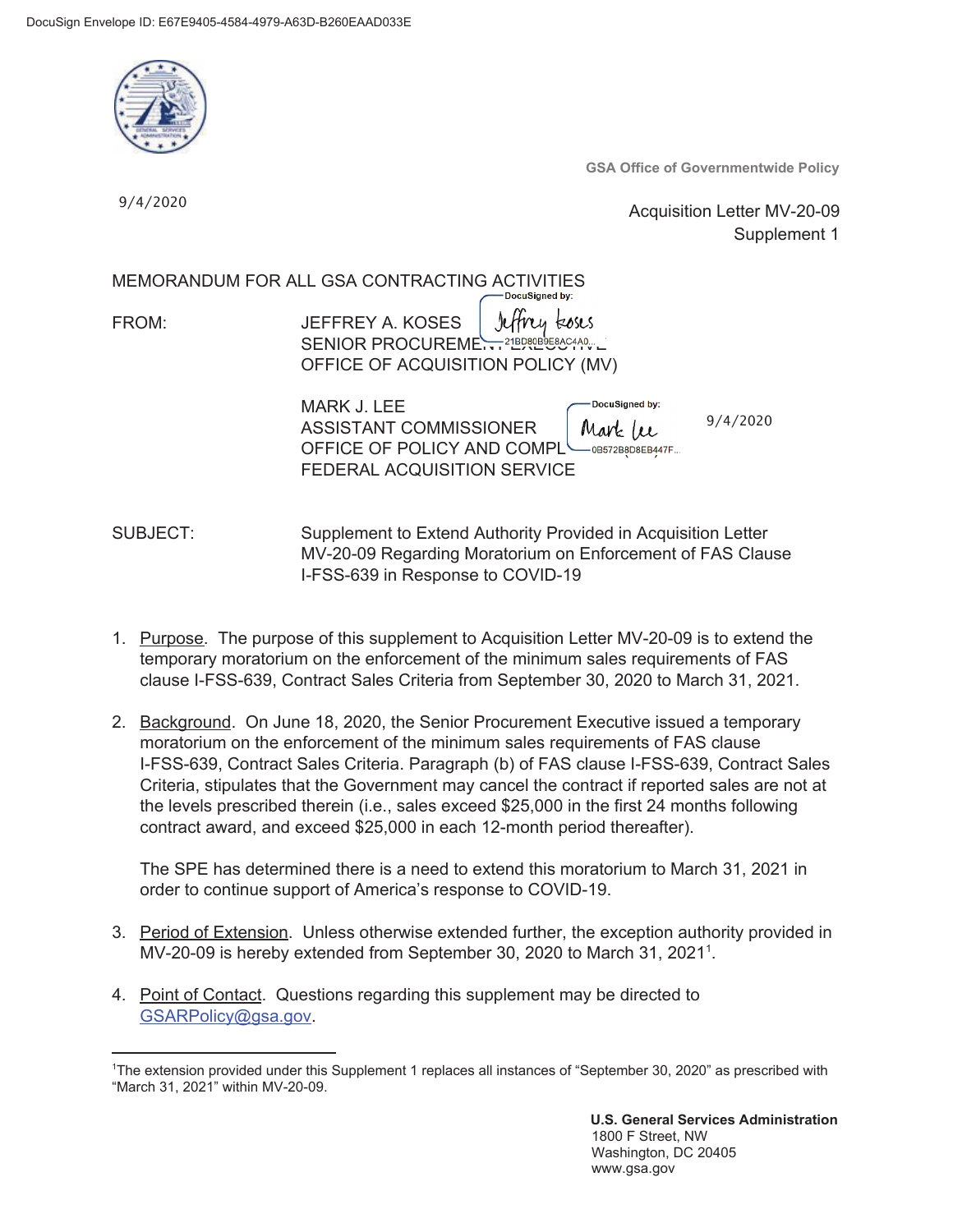

**GSA Office of Governmentwide Policy** 

**Acquisition Letter MV-20-09** 

# MEMORANDUM FOR ALL GSA HEADS OF CONTRACTING ACTIVITY

#### Digitally signed by<br>JEFFREY KOSES **JEFFREY** FROM: **JEFFREY A. KOSES** SENIOR PROCUREMENT EXECUTIVE<sup>006.18</sup> Date: 2020.06.18 OFFICE OF ACQUISITION POLICY (MV)

DocuSigned by:  $6/18/2020$ **MARK J. LEE** Mark (u **ASSISTANT COMMISSIO** OFFICE OF POLICY AND COMPLIANCE (QV) FEDERAL ACQUISITION SERVICE

SUBJECT: Moratorium on Enforcement of FAS Clause I-FSS-639, Contract Sales Criteria, in Response to the Novel Coronavirus Disease 2019 (COVID-19)

## 1. Purpose.

This Acquisition Letter provides a temporary moratorium on the enforcement of the minimum sales requirements of FAS clause I-FSS-639, Contract Sales Criteria.

### 2. Background.

The Novel Coronavirus Disease 2019 (COVID-19) was declared a nationwide emergency by the President on March 13, 2020. This declaration was made pursuant to section 501 (b) of the Stafford Act. COVID-19 has also been declared a pandemic by the World Health Organization (WHO) on March 11, 2020 (see the WHO webpage, and public health emergency by the Secretary of Health and Human Services on January 31, 2020 (see the Public Health Emergency webpage. The economic impact of the COVID-19 pandemic continues to be felt by businesses throughout the country, to include GSA's Federal Supply Schedule (FSS) Program industry partners.

Executive Order 13924 directs agencies to "identify regulatory standards that may inhibit economic recovery" and to take actions such as recission or suspension.

With this in mind, GSA is issuing a temporary moratorium on the enforcement of the minimum sales requirements of FAS clause I-FSS-639, Contract Sales Criteria. Paragraph (b) of FAS clause I-FSS-639, Contract Sales Criteria, stipulates that the